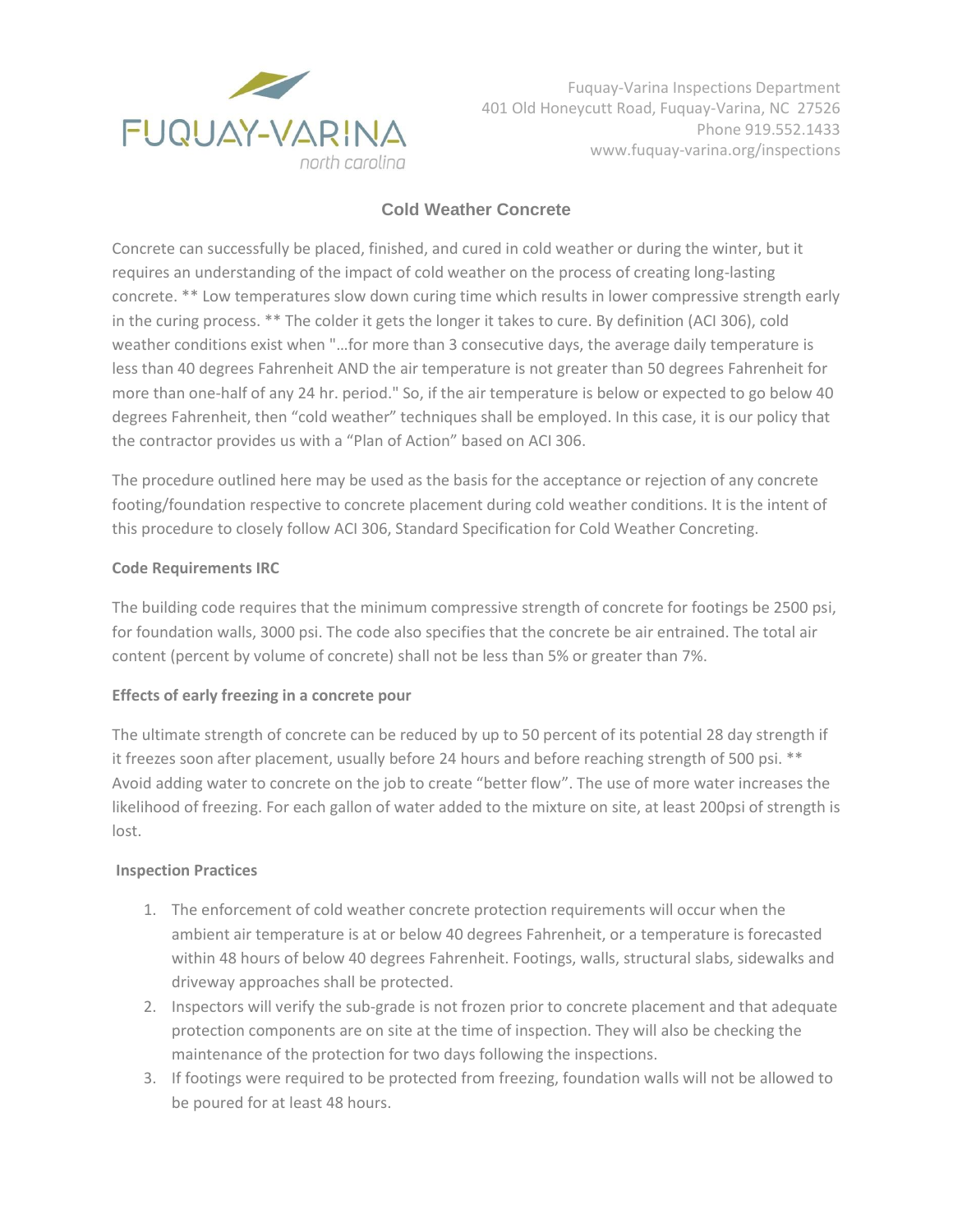

Fuquay-Varina Inspections Department 401 Old Honeycutt Road, Fuquay-Varina, NC 27526 Phone 919.552.1433 www.fuquay-varina.org/inspections

4. At the inspector's discretion, concrete drivers batch tickets may be reviewed for the purpose of determining the time the concrete truck left the plant, strength of the concrete, percent of air entrainment or any special additives in the concrete mix.

## **Protection during cold weather**

In cold weather conditions it is important to protect the concrete from freezing and to maintain curing conditions to ensure adequate strength development. When cold weather conditions exist, surface concrete temperatures must be maintained at 55° F for three days. Curing time may be reduced to two days if the cement content is increased by 100 lbs. per cubic yard or Type III Portland Cement is used, or if an approved accelerator is employed.

#### **Methods of protection**

- For footings, an acceptable method of protection from freezing during the curing process is to cover footings with 12 inches of straw. The straw shall be held in place with tarps or polyethylene sheeting.
- For foundation walls, insulated blankets may be used.
- After the initial curing period, it is recommended that the concrete be kept dry (protected from the elements) for at least two or three additional days before it is exposed to freezing conditions.
- Remove the heat protection in a manner that ensures the temperature of the concrete will not drop faster than more than 40 degrees Fahrenheit in 24 hours.
- After the initial curing period, it is recommended that the concrete be kept dry (protected from the elements) for at least two or three additional days before it is exposed to freezing conditions.
- When pouring conventional concrete during cold weather conditions, the concrete shall be protected from freezing for at least 72 hours (three days).
- When pouring concrete utilizing approved accelerators, Type III Portland Cement, or where the cement ratio is increased 100 lbs. per cubic yard; the concrete shall be protected from freezing for at least 48 hours (two days).
- If footings were required to be protected from freezing, foundation walls will not be allowed to be poured for at least 48 hours.